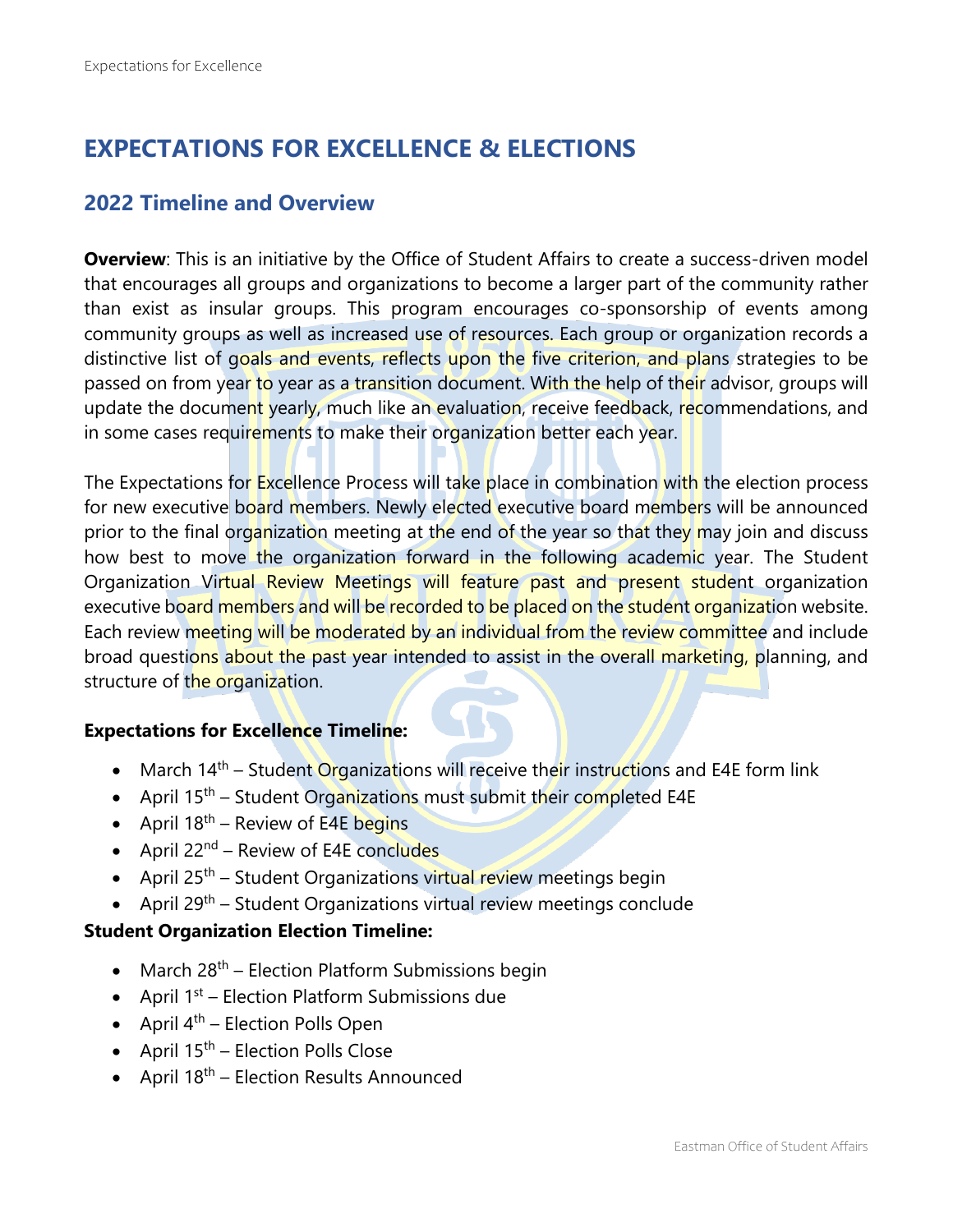### **Expectations for Excellence Review Committee:**

- Robert E. Bones, Ed.D *Assistant Dean of Student Affairs*
- Willord Simmons, Ed.M *Assistant Director for Student Activities and Engagement*
- Rachel Grzejka, MSW *Area Coordinator*

# **Instructions for Annual Report:**

### *To complete your annual report:*

Groups and organizations should start by carefully reviewing their organization's previous annual report. This information will be important as the current review form is completed. Each organization must submit one form via the Qualtrics link provided to them. The Qualtrics form is set up for organizations to begin and return to complete as needed. While one executive board member should be responsible for completing and submitting the organization's annual report form, it is encouraged that this process be a collaborative effort. *All information about response lengths will be included with each of the prompts and should be closely adhered to*.

The criteria, prompts, and overall structure of the annual report form is provided below for reference as organizations begin compiling their information. You will be asked to provide a review of how your organization meets and/or exceeds the expectations listed below.

# **Expectations:**

1. Quality, original programming is expected of each group, organization, and Special Interest Housing group. These programs need to be directed toward the community in which you live (*Student Living Center – First-Year, Sophomore, and Juniors*) and should not be solely focused on activities just for group members. Groups are expected to have completed *AT LEAST* four (4) programs by the end of fall semester and four (4) programs between the start of spring semester and the Annual Review (mid-March).

Of these eight programs, one program must be focused on, or connected to community service and another to diversity. The programs must be open to the Eastman community and recorded properly via the organization's CCC page. Look to your advisor for suggestions on these programs and programming partnership opportunities.

2. Establish and maintain monthly contact with your Advisor for your group. Your advisor is the person who can best help you interpret the Expectations for Excellence and related expectations.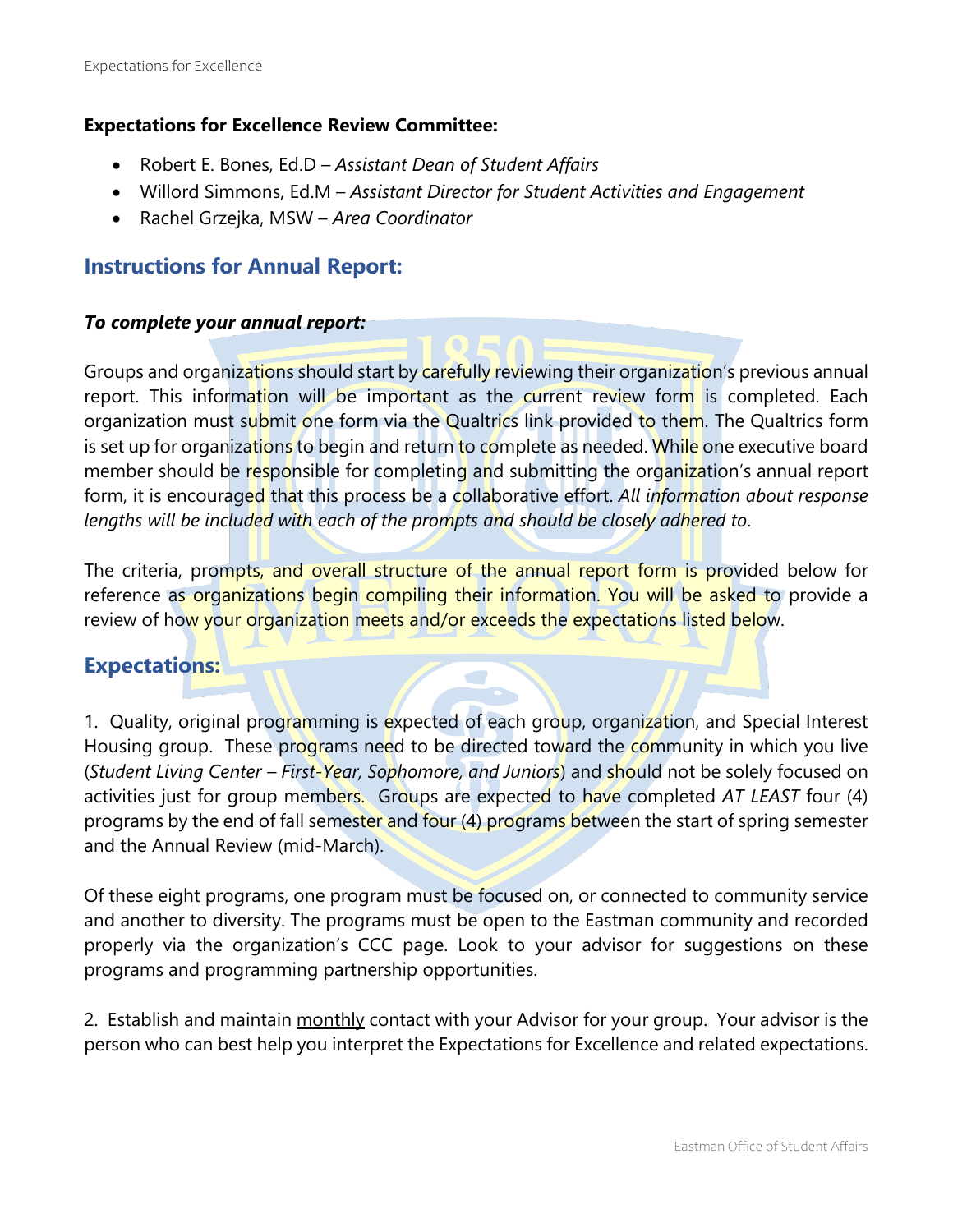3. Student Organization executive board members are required to participate in leadership training at the start of both academic semesters, attend meetings with their advisor, and are required to provide an active, voting representative to the Eastman Students Association.

4. \*Special Interest Housing Groups (ONLY) are allocated a specific number of housing spaces (single rooms) for the next academic year. This means that the group agrees that they have enough members to keep the allotted spaces filled for both the fall and spring semesters of the academic year. The group is required to maintain contact with the Office for Residential Life throughout the year to help facilitate room changes and to manage spaces that may occur during the year.

5. Groups will address each of the five Expectations for Excellence criterion, as outline below. The shared expectation from Student Affairs, Student Activities, and Residential Life is that each organization will use these expectations as a quideline for how they conduct the business of their organization over the course of the academic year.

6. Groups must submit their annual report forms by **Friday, April 15th by 11:59PM.** The Annual Report will be a review of how the group has met the expectations noted above. You can access the E4E Digital Annual report form here:

**[https://universityrochester.co1.qualtrics.com/jfe/form/SV\\_2lVQt5Xxvs1xwVg](https://universityrochester.co1.qualtrics.com/jfe/form/SV_2lVQt5Xxvs1xwVg)**

# **Criterion:**

# *Each organization/group will be assessed by the following criteria:*

- Scholarship
- Community Building and Programming
- Character Values
- Leadership and Organizational Management
- Expectations for Excellence

# **Prompts:**

# *The information below includes all prompts that will be included in the annual review form. Please refer to this section as you complete your form:*

# *SCHOLARSHIP*

The pursuit of Scholarship within this community is not solely measured by grade point average, but by the accomplishment of goals through exploration, information gathering, reflection, discussion, evaluation, and informed decision-making.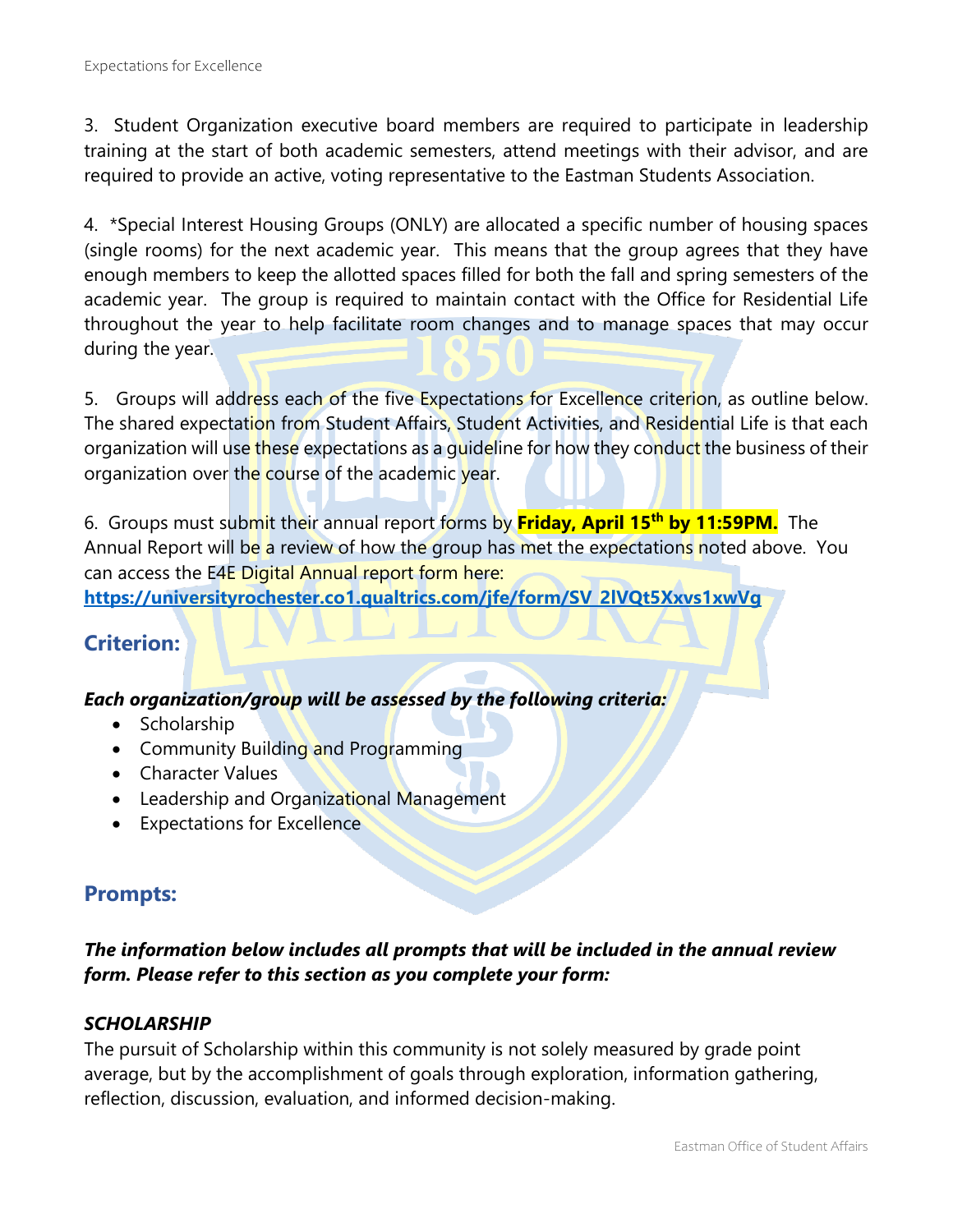**Standard:** We respect and support the academic goals of our new members and current members through their educational journeys. We recognize that each individual owns their education. We recognize that learning is not the only responsibility of social groups. We approach issues with open, critical, and searching minds. We engage others within and outside our organization to promote learning based on our mission, purpose, and goals.

**Prompt:** In no less than 100 words, please explain how your group or organization has demonstrated a commitment to Scholarship over the last academic year.

**Rate:** Please rank your organization on this standard – (A five-point scale will be provided)

Goals: Please identify three concrete goals for your organization to better its commitment to Scholarship in the next academic year.  $-$  (3 Spaces will be provided)

### *COMMUNITY BUILDING AND PROGRAMMING*

Community Building and Programming are utilized to welcome, encourage, and support individual students in their clubs, organizations, and special interest housing floors. As these groups build strong, inclusive communities through relationships and partnerships, we aspire to create an atmosphere of civility, cooperation, trust, and respect.

**Standard:** We respect and support the academic goals of our new members and current members through their educational journeys.

**Prompt:** Please include your group/organization's list of programs complete with all event details (i.e. date, time, location, event blurb, etc.).

**Prompt:** Please include a brief review of each of the programs listed above. The review should include number of attendees, what went well, and what could have made the program better.

*Groups or Organizations with CCC pages will be provided a box to check as confirmation that they have submitted the corresponding evaluations via the evaluation form.*

**Rate:** Please rank your organization on this standard – (A five-point scale will be provided)

### *CHARACTER AND VALUES*

Character and Values are demonstrated by our commitments to the communal principles of fairness, freedom, honesty, inclusion, responsibility, and respect, as well as, our vision and values: Meliora, Equality, Leadership, Integrity, Openness, Respect, and Accountability. Everyone in our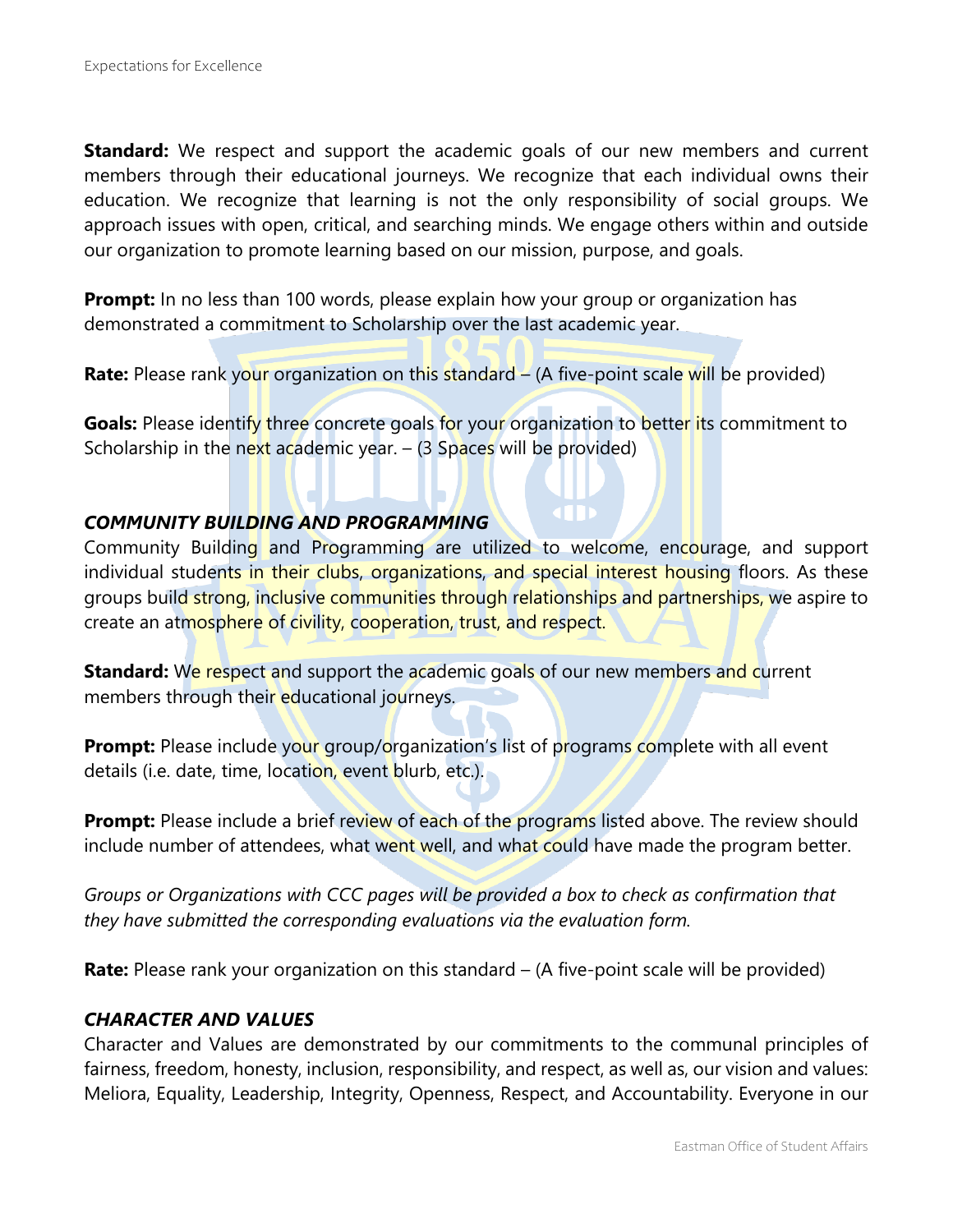group strives to exemplify these principles, values, and maintains a good standing of behavior. Our policies and expectation reflect the highest ethical standards of good citizenship, honesty, propriety, and regard for the rights of others.

**Standard:** We have discussed the communal principles, the vision and values, and our mutual expectations with each other.

**Prompt:** In no less than 100 words, please explain how your group or organization has demonstrated a commitment to Character and Values. This could be through discussions of Meliora values, programs about principles of self-discovery, or training/workshops/conferences your members have attended that included thoughtful self-reflection.

**Rate:** Please rank your organization on this standard – (A five-point scale will be provided)

### *LEADERSHIP AND ORGANIZATIONAL MANAGEMENT*

The group or organization actively recruits and prepares its leaders for the ongoing benefit of a stronger Eastman community. The organization is managed responsibly, acknowledging that current decisions and actions affect the future. To that end, clear systems and policies are developed to effectively sustain these structures. Decisions are made in a manner that is fair, consistent, value-oriented, and based upon available and verifiable information.

**Standard:** We actively promote valuable leadership opportunities and development for our members within the group through training and transitions.

**Prompt:** In no less than 100 words, please explain how your group or organization has demonstrated a commitment to leadership and organizational management. This could be through trainings attended, meeting protocols, miscellaneous leadership opportunities, etc.

**Rate:** Please rank your organization on this standard – (A five-point scale will be provided)

### *EXPECTATIONS FOR EXCELLENCE*

The group or organization strives to do "ever better". This is accomplished by supporting each member's multiple identities and interests, integrating their passions into programming and activities, and creating/participating in programming that exemplifies the values, history, traditions, and principles of the group and the Eastman School of Music.

**Standard:** We had planned to have a fun-filled year, fulfill our mission and complete our goals.